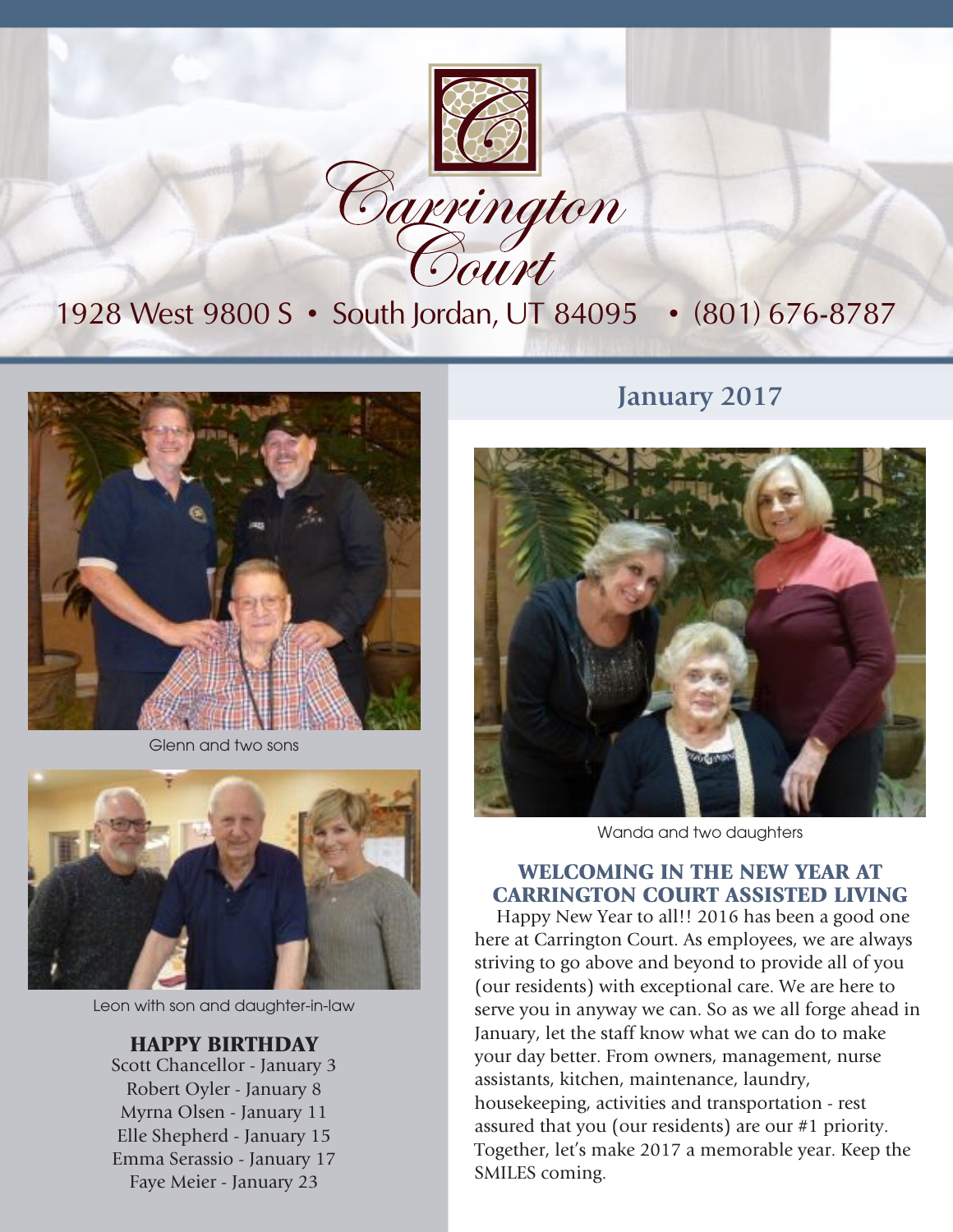## **January 2017**

*Plan some play.* Studies show that social interaction promotes emotional and brain health creating a more satisfied life.

*Stretch your legs.* As we grow older, exercise can provide many benefits. Plan a daily walk or join in exercises with Diane in the morning, to get your muscles moving. You'll soon notice a difference in your body, including looser joints and better balance.

*Take precautions.* Prevent falls by making sure cords are against the walls and there are no loose edges on rugs. Use a nightlight or lamp to help you see better when walking.

*One of our goals at Carrington Court* is to provide you choices to stay involved and be active. Please take the opportunity to look over the newsletter every month and attend the activities that you find enjoyable.

#### CATCH SOME LAUGHS

"There is nothing in the world so irresistibly contagious as laughter and good humor." Charles Dickens



|  | <b>Sunday</b>                                                                                                                                                                     | <b>Monday</b>                                                                                                                                                                                                                                                                                                       | <b>Tuesday</b>                                                                                                                                                                                                                                                       |
|--|-----------------------------------------------------------------------------------------------------------------------------------------------------------------------------------|---------------------------------------------------------------------------------------------------------------------------------------------------------------------------------------------------------------------------------------------------------------------------------------------------------------------|----------------------------------------------------------------------------------------------------------------------------------------------------------------------------------------------------------------------------------------------------------------------|
|  | 9:30 Music & The Spoken Word<br>(TV Channel 5)<br>10:30 LDS Sacrament Meeting<br>11:15 Relief Society &<br>Priesthood<br>12:00 Lunch<br>3:00 Afternoon Movie<br>5:00 Dinner       | $\overline{2}$<br><b>HAPPY</b><br>Newy                                                                                                                                                                                                                                                                              | 3<br>9:30 Let's Move!<br>10:15 Picture of the Day<br>10:20 Fill-in-the-Blanks<br>11:00 Manicures<br>11:00 Walker/Wheelchair Tune<br>Up in Activity Rm<br>12:00 Lunch<br>1:30 LDS Gospel Doctrine<br>Lesson<br>3:00 B-I-N-G-O<br>5:00 Dinner                          |
|  | 8<br>9:30 Music & The Spoken Word<br>(TV Channel 5)<br>10:30 LDS Sacrament Meeting<br>11:15 Relief Society &<br>Priesthood<br>12:00 Lunch<br>3:00 Afternoon Movie<br>5:00 Dinner  | 9<br>9:30 Let's Move!<br>10:15 Jokes & Question of the<br>Week?!<br>10:20 Nibble & Natter???<br>11:00 Quarters Program - Parks<br>and Sites Honored<br>12:00 Lunch<br>3:00 Singers/Piano -<br>Moods-N-Music Perform<br>5:00 Dinner                                                                                  | 10<br>9:30 Let's Move!<br>10:15 Picture of the Day<br>10:20 Fill-in-the-Blanks<br>11:00 Manicures<br>12:00 Lunch<br>1:30 LDS Gospel Doctrine<br>Lesson<br>3:00 B-I-N-G-O<br>5:00 Dinner                                                                              |
|  | 15<br>9:30 Music & The Spoken Word<br>(TV Channel 5)<br>10:30 LDS Sacrament Meeting<br>11:15 Relief Society &<br>Priesthood<br>12:00 Lunch<br>3:00 Afternoon Movie<br>5:00 Dinner | 16<br>9:30 Let's Move!<br>10:15 Jokes & Question of the<br>Week?!<br>10:20 Fact or Fiction Game?!<br>11:00 National Geographic<br>Scavenger Hunt<br>12:00 Lunch<br>3:00 Singers/Instrumental -<br>New Fiddlers Perform<br>5:00 Dinner                                                                               | 17<br>9:30 Let's Move!<br>10:15 Picture of the Day<br>10:20 Fill-in-the-Blanks<br>11:00 Manicures<br>12:00 Lunch<br>1:30 LDS Gospel Doctrine<br>Lesson<br>3:00 B-I-N-G-O<br>5:00 Dinner                                                                              |
|  | 22<br>9:30 Music & The Spoken Word<br>(TV Channel 5)<br>10:30 LDS Sacrament Meeting<br>11:15 Relief Society &<br>Priesthood<br>12:00 Lunch<br>3:00 Afternoon Movie<br>5:00 Dinner | 23<br>9:30 Let's Move!<br>10:15 Jokes & Question of the<br>Week?!<br>10:20 History of Mints<br>11:00 Urban Myth Game<br>12:00 Lunch<br>3:00 Singer - Lynda Davidson<br>Performs<br>5:00 Dinner                                                                                                                      | 9:30 Let's Move!<br>24<br>10:15 Picture of the Day<br>10:20 Fill-in-the-Blanks<br>11:00 Manicures<br>12:00 Lunch<br>1:30 LDS Gospel Doctrine<br>Lesson<br>3:00 B-I-N-G-O<br>5:00 Dinner<br>6:00 Singing Program - Group<br>of Youth in Large Activity<br><b>Room</b> |
|  | 29<br>9:30 Music & The Spoken Word<br>(TV Channel 5)<br>10:30 LDS Sacrament Meeting<br>11:15 Relief Society &<br>Priesthood<br>12:00 Lunch<br>3:00 Afternoon Movie<br>5:00 Dinner | 9:30 Let's Move!<br>30<br>10:15 Jokes & Question of the<br>Week?!<br>10:20 Resident Council<br><b>Meeting - All Residents Are</b><br><b>Encouraged to Attend</b><br>11:00 We Meet at the Fireplace<br>and Have a Sing-A-Long<br>12:00 Lunch<br>3:00 Singers/Instrumental -<br>Utah Old Time Fiddlers<br>5:00 Dinner | 31<br>9:30 Let's Move!<br>10:15 Picture of the Day<br>10:20 Fill-in-the-Blanks<br>11:00 Manicures<br>12:00 Lunch<br>1:30 LDS Gospel Doctrine<br>Lesson<br>3:00 B-I-N-G-O<br>5:00 Dinner                                                                              |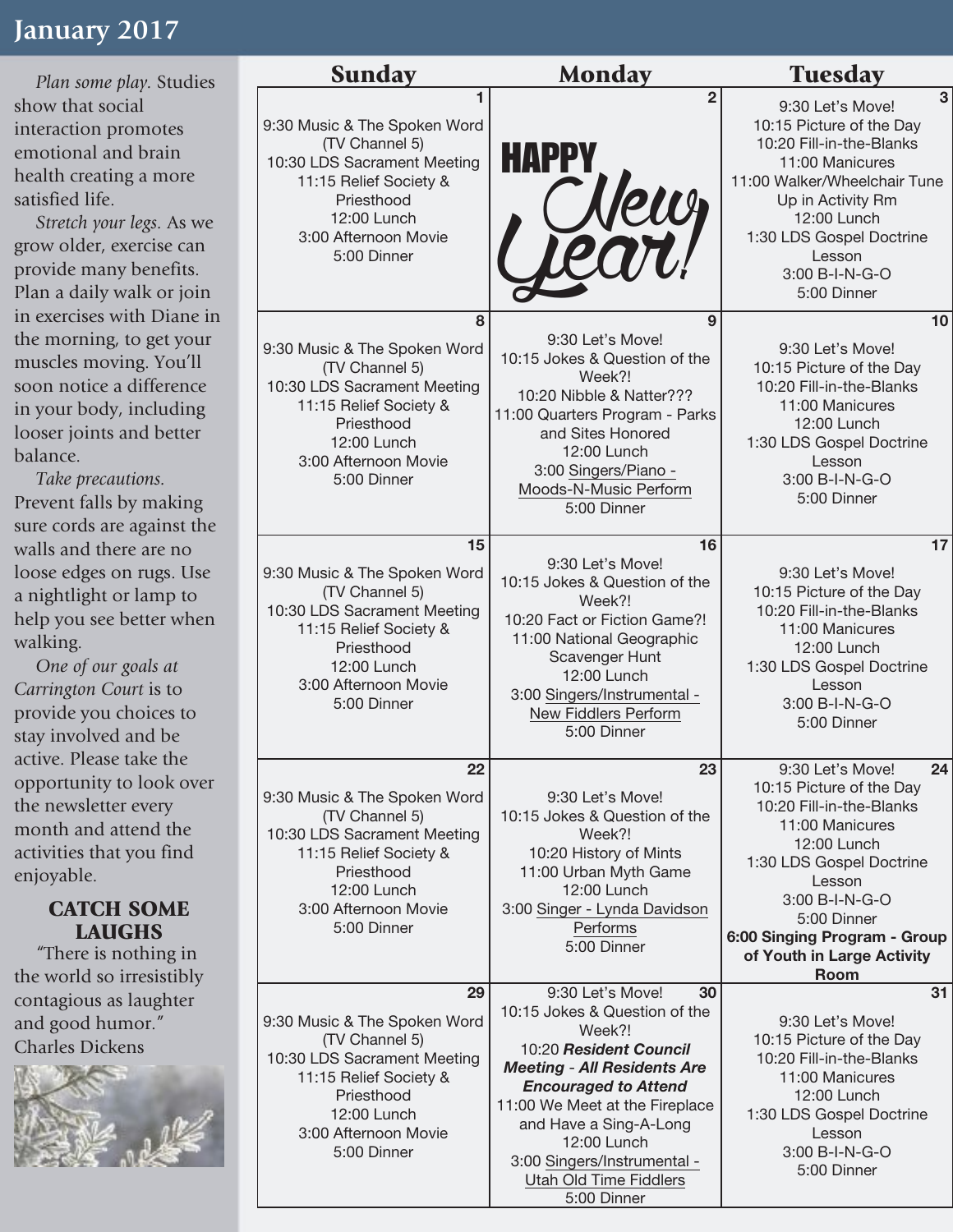# **Calendar of Events**

| Wednesday                                                                                                                                                                                                                      | <b>Thursday</b>                                                                                                                                                              | <b>Friday</b>                                                                                                                                                                           | <b>Saturday</b>                                                                                                                                           |
|--------------------------------------------------------------------------------------------------------------------------------------------------------------------------------------------------------------------------------|------------------------------------------------------------------------------------------------------------------------------------------------------------------------------|-----------------------------------------------------------------------------------------------------------------------------------------------------------------------------------------|-----------------------------------------------------------------------------------------------------------------------------------------------------------|
| <b>BEAUTY SHOP OPEN</b><br>9:30 Let's Move!                                                                                                                                                                                    | 5<br><b>BEAUTY SHOP OPEN</b><br>9:30 Let's Move!                                                                                                                             | 6<br>9:30 Let's Move!                                                                                                                                                                   | 9:30 Let's Move!<br>10:00 Activities Upstairs With                                                                                                        |
| 10:00 Clever Crossword Puzzle<br>11:00 New Year's Traditions,<br>Superstitions, Spelling, And<br><b>Numbers</b><br>12:00 Lunch<br>2:30 Movie "Sarah, Plain & Tall"<br>& Snack<br>5:00 Dinner                                   | 10:15 Balloon Badminton<br>11:00 Cranium Crunches<br>12:00 Lunch<br>2:30 Diane Makes Apartment<br>Visit With a Resident<br>3:30 B-I-N-G-O<br>5:00 Dinner                     | 10:15 Classical Composers<br>11:00 We Meet at the Fireplace<br>and Have a Sing-A-Long<br>12:00 Lunch<br>1:30 Outing - Scenic Drive<br>5:00 Dinner                                       | Azia<br>12:00 Lunch<br>3:00 B-I-N-G-O<br>5:00 Dinner<br>7:00 Lawrence Welk Show -<br>Channel 11                                                           |
| 11<br><b>BEAUTY SHOP OPEN</b>                                                                                                                                                                                                  | 12<br><b>BEAUTY SHOP OPEN</b>                                                                                                                                                | 13                                                                                                                                                                                      | 14                                                                                                                                                        |
| 9:30 Let's Move!<br>10:00 Clever Crossword Puzzle<br>11:00 Craft Corner - Snowflake<br><b>Tree</b><br>12:00 Lunch<br>2:30 Movie "Skylark" & Snack<br>5:00 Dinner<br>6:00 Relief Society - All<br><b>Residents Are Welcomed</b> | 9:30 Let's Move!<br>10:15 Balloon Badminton<br>11:00 Cranium Crunches<br>12:00 Lunch<br>2:30 Diane Makes Apartment<br>Visit With a Resident<br>3:30 B-I-N-G-O<br>5:00 Dinner | 9:30 Let's Move!<br>10:15 Carrington Court Horse<br>Races<br>11:00 January Word Games<br>12:00 Lunch<br>1:30 Outing - Scenic Drive<br>5:00 Dinner                                       | 9:30 Let's Move!<br>10:00 Activities Upstairs With<br>the Azia<br>12:00 Lunch<br>3:00 B-I-N-G-O<br>5:00 Dinner<br>7:00 Lawrence Welk Show -<br>Channel 11 |
| 18<br><b>BEAUTY SHOP OPEN</b>                                                                                                                                                                                                  | 19<br><b>BEAUTY SHOP OPEN</b>                                                                                                                                                | 20                                                                                                                                                                                      | 21                                                                                                                                                        |
| 9:30 Let's Move!<br>10:00 Clever Crossword Puzzle<br>11:00 Craft Corner - Beautiful<br>Snowflakes<br>12:00 Lunch<br>2:30 Movie "Seven Brides for<br>Seven Brothers" & Snack<br>5:00 Dinner                                     | 9:30 Let's Move!<br>10:15 Balloon Badminton<br>11:00 Cranium Crunches<br>12:00 Lunch<br>2:30 Diane Makes Apartment<br>Visit With a Resident<br>3:30 B-I-N-G-O<br>5:00 Dinner | 9:30 Let's Move!<br>10:15 Bocce Ball<br>11:00 Milk Day - Come and<br>Hear the News!<br>12:00 Lunch<br>1:30 Outing - Scenic Drive<br>5:00 Dinner                                         | 9:30 Let's Move!<br>10:00 Activities Upstairs With<br>Azia<br>12:00 Lunch<br>3:00 B-I-N-G-O<br>5:00 Dinner<br>7:00 Lawrence Welk Show -<br>Channel 11     |
| 25<br><b>BEAUTY SHOP OPEN</b>                                                                                                                                                                                                  | 26<br><b>BEAUTY SHOP OPEN</b>                                                                                                                                                | 27                                                                                                                                                                                      | 28                                                                                                                                                        |
| 9:30 Let's Move!<br>10:00 Clever Crossword Puzzle<br>11:00 Concentration Game -<br><b>Winter Pictures</b><br>12:00 Lunch<br>2:30 Movie "The Harvey Girls" &<br>Snack<br>5:00 Dinner                                            | 9:30 Let's Move!<br>10:15 Balloon Badminton<br>11:00 Cranium Crunches<br>12:00 Lunch<br>2:30 Diane Makes Apartment<br>Visit With a Resident<br>3:30 B-I-N-G-O<br>5:00 Dinner | 9:30 Let's Move!<br>10:15 Celebrating Alaska's<br>Statehood<br>11:00 Why Whales and Seals<br>Don't Get Cold Science Project<br>12:00 Lunch<br>1:30 Outing - Scenic Drive<br>5:00 Dinner | 9:30 Let's Move!<br>10:00 Activities Upstairs With<br>Azia<br>12:00 Lunch<br>3:00 B-I-N-G-O<br>5:00 Dinner<br>7:00 Lawrence Welk Show -<br>Channel 11     |
| We have a Eucharistic<br>minister available for our<br><b>Catholic residents during the</b><br>week. Residents, or families,<br>may contact Diane if they<br>would like to request a visit.                                    | We have a pet therapy dog<br>that visits Carrington Court<br>two times a month on<br><b>Wednesday afternoons. Let</b><br>Diane know if you would like<br>a visit.            |                                                                                                                                                                                         | January                                                                                                                                                   |